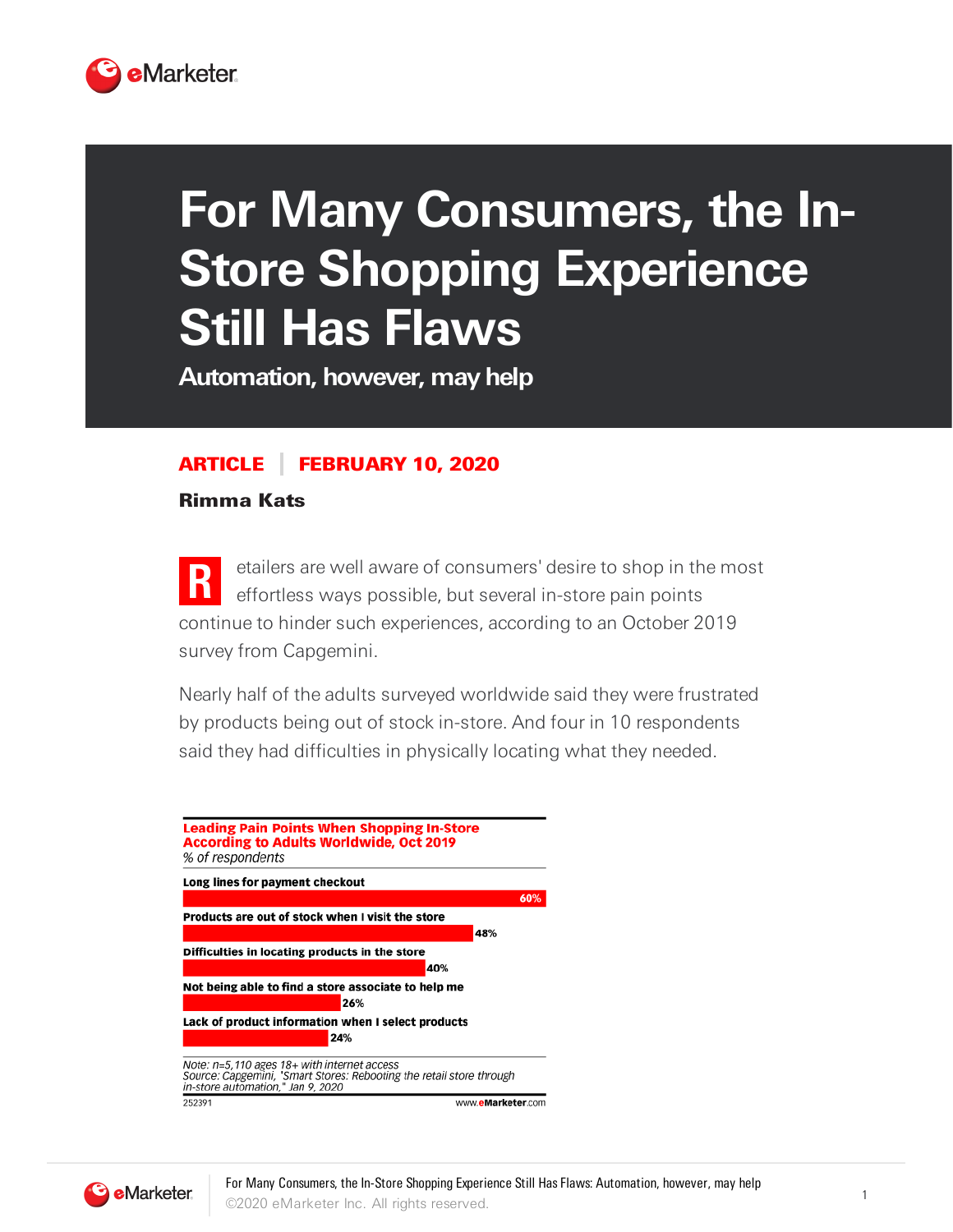Above all else, however, the largest share of adults (60%) said they were irritated with long checkout lines.

Mirroring that data, more than eight in 10 internet users worldwide said they most valued quick and easy checkout during the shopping experience, per a January 2019 survey conducted by iVend Retail. Other top responses, like earning rewards or loyalty points, trailed smooth checkout by significant margins.



A September 2018 survey conducted by private software company Qualtrics looked at the variety of reasons that US consumers are driven away from in-store shopping. Though the greatest number of respondents (42%) named "rude employees" as a reason to shop elsewhere, disorganization (17%), out-of-stock items and long checkout lines (both 12%) were also cited.

Additionally, nearly one-third of US grocery buyers said they'd quit a long line in search of a better checkout experience, while 11% would abandon a purchase entirely in the same situation, per an April 2018 Digimarc survey conducted by Forrester Consulting.

Automation is one possible solution to these customer woes according to the Capgemini study. When asked if the technology could help solve some in-store shopping issues, most respondents agreed.